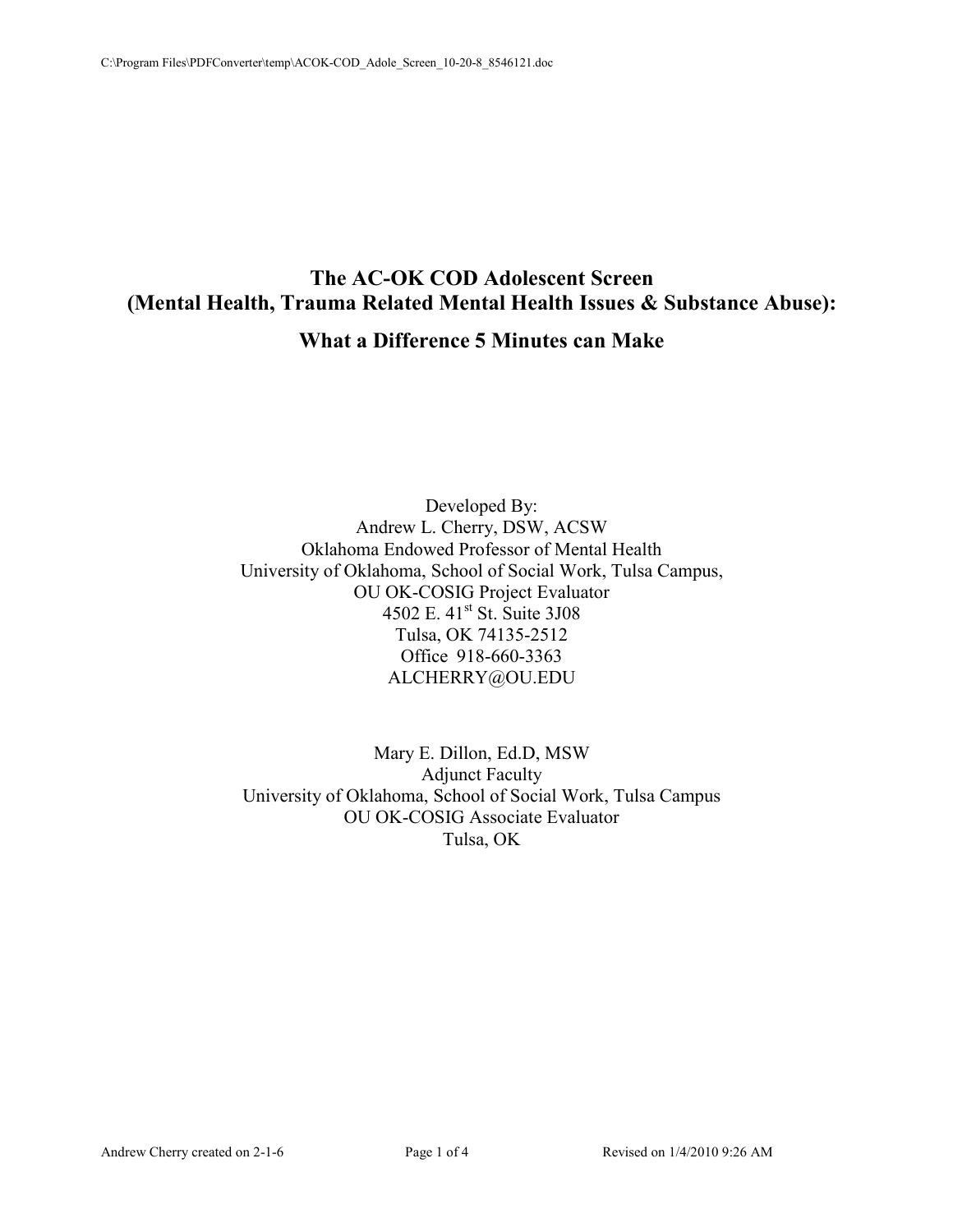Background on the AC-OK-COD Adolescent Screen.

 As you are aware, psychosocial scale development is a long and slow process. To develop a set of questions that can be used as a screen that are theoretically based on the symptoms associated with mental health and substance abuse especially among children and adolescents can take years, if done right. Currently the GAIN and the T-ASI are the best assessment available. But, as you know there are no screens available other than the AC-OK Adolescent COD Screen. This adolescent screen is based on an adult version which has high psychometric properties (the AC-OK Screen for Co-Occurring Disorders—Mental Health, Trauma Related Mental Health Issues & Substance Abuse).

 In terms of validity, the AC-OK Adolescent COD screen does elicit responses from children and adolescents that reveals mental health, substance use disorders, and trauma. It also elicits the similar response patterns in children and adolescents from different locations in the U.S.

 At this point in its development, the AC-OK Adolescent COD screen is usable as a screen in an evaluation or clinical setting. The data gather from children and adolescents here in Oklahoma, Florida, and the study by Hornby Zeller Associates in Maine, suggests the screen has been shown to be useful in clinical settings. Based on clinician feedback and a review of the screens completed with the children, the AC-OK Adolescent COD screen seems to be an effective way to screen and explore these issues with children. The screen used with 128 adolescents. The reliability for the substance abuse subscale was very good (Alpha = .82) and the mental health subscale was also very good  $(Alpha = .83)$ .

 It is reported that children and staff have respond positively to the use of the screen. Even so, there is a great deal of work that needs to be done before I have the confidence in the AC-OK Adolescent COD Screen that I have in the much better tested adult version of the screen.

 I need to continue to test the screens psychometrics. If you could help in this process I would appreciate it. Let me know if you can help, *alcherry@OU.edu.*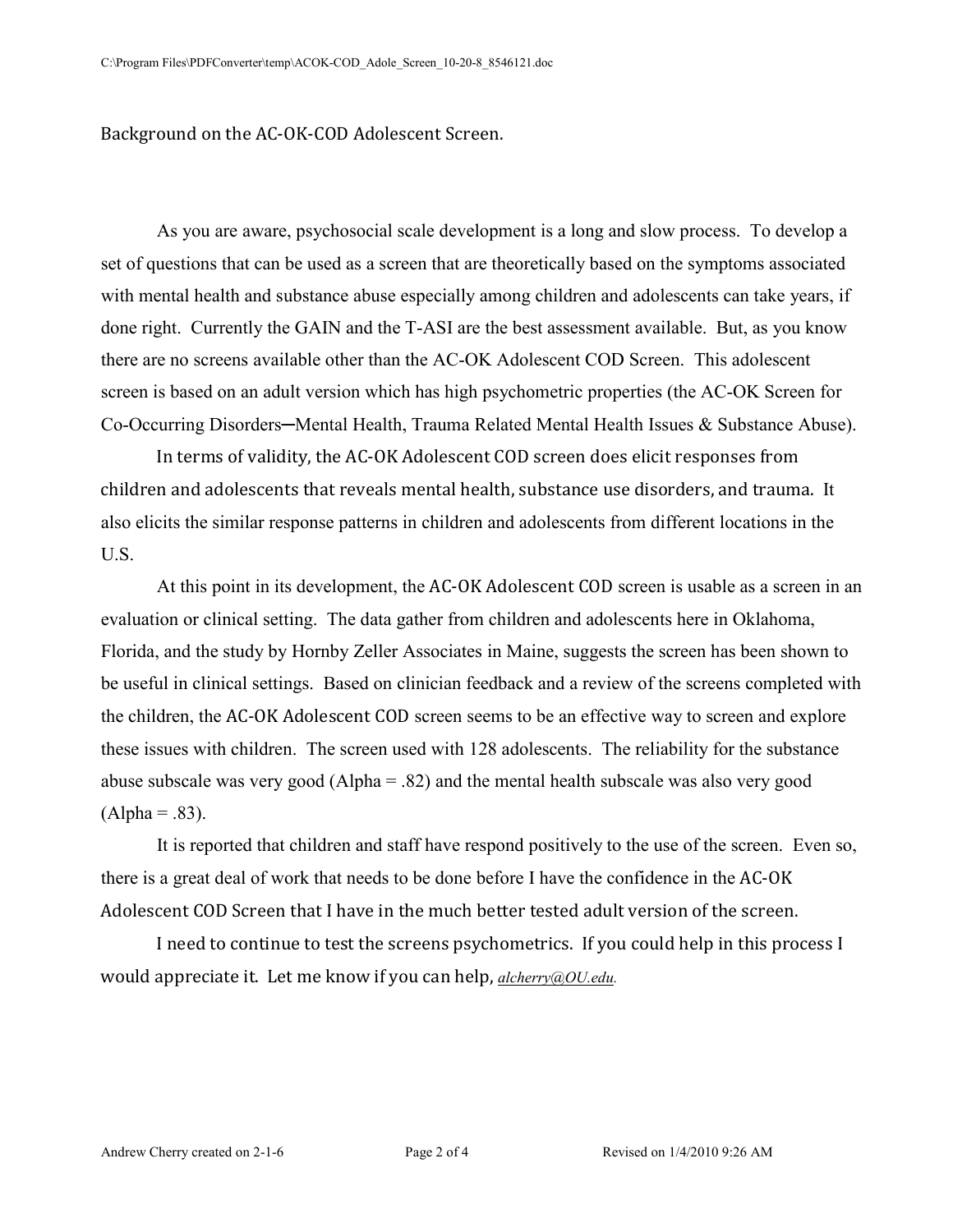## **AC-OK-COD Adolescent Screen**

|     |                                                | Gender: <u>Age:</u>                                                     | Last grade completed                                                                                                                   |                          |
|-----|------------------------------------------------|-------------------------------------------------------------------------|----------------------------------------------------------------------------------------------------------------------------------------|--------------------------|
|     | <i>Read as:</i> During the past year have you: |                                                                         |                                                                                                                                        |                          |
| 1.  |                                                | had problems sleeping, or doing what you need to at home or at school.? | Felt really sad, lonely, hopeless; stopped enjoying things, wanted to eat more or less,                                                | $Yes \mid No$            |
| 2.  |                                                | Heard voices or seen things that others don't hear or see?              |                                                                                                                                        | $Yes \mid No$            |
| 3.  |                                                | Drink alcohol or used other drugs more than you meant to?               |                                                                                                                                        | $Yes \nightharpoonup No$ |
| 4.  | Burned or cut yourself?                        |                                                                         |                                                                                                                                        | $Yes \Box No$            |
| 5.  |                                                | nightmares that bothered you after it was all over?                     | Have you experienced a very bad thing happen (a traumatic event)<br>where you continue to feel scared, worried, or nervous or even had | $Yes \mid No$            |
| 6.  |                                                | Tried to stop drinking alcohol or using other drugs, but couldn't?      |                                                                                                                                        | $Yes \nightharpoonup No$ |
| 7.  |                                                | Been prescribed medication for your feelings?                           |                                                                                                                                        | $Yes \mid No$            |
| 8.  |                                                | drinking alcohol or using other drugs, and continued to use?            | Got in trouble with the law, school, or parents, or lost friends because of your                                                       | $Yes$   No               |
| 9.  |                                                | Drink alcohol or used other drugs to change the way you feel?           |                                                                                                                                        | $Yes \mid No$            |
| 10. |                                                | Had thoughts about hurting yourself or wanting to die?                  |                                                                                                                                        | $Yes \mid No$            |
| 11. | Tried to kill yourself?                        |                                                                         |                                                                                                                                        | $Yes \mid No$            |
| 12. |                                                | Have you ever been afraid of your parent, caretaker or a family member? |                                                                                                                                        | $Yes \Box No$            |
| 13. | or threatened by someone?                      |                                                                         | Have you ever been hit, slapped, kicked, touched in a bad way, cursed at, yelled at                                                    | Yes<br>$\overline{N_0}$  |
| 14  | using other drugs?                             |                                                                         | Changed your friends or planned your free time to include drinking alcohol or                                                          | $Yes \mid No$            |
| 15. | as when you first started using?               |                                                                         | Needed to drink more alcohol or use more drugs to get the same buzz or high                                                            | Yes<br>N <sub>0</sub>    |